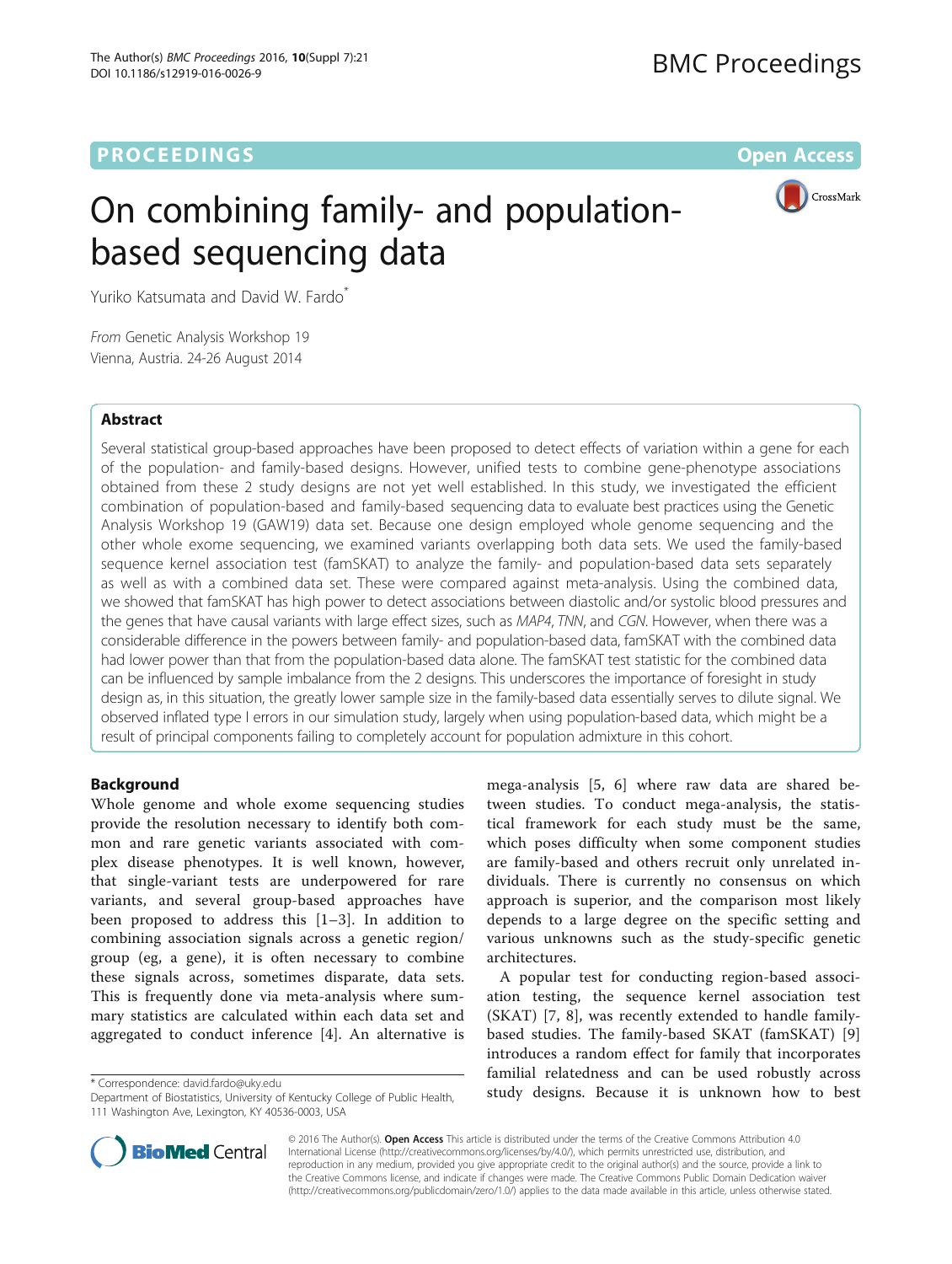<span id="page-1-0"></span>combine across study designs in this context, we explore here various approaches with the flexible famS-KAT test and meta-analysis. Using the Genetic Analysis Workshop 19 (GAW19) simulation data, we investigate the combination of population-based (ie, unrelated subjects only) and family-based studies via famSKAT and meta-analysis to evaluate best practices when both data types are available for a particular phenotype of interest.

## Methods

## Data sets

### Population-based genotype data

Exome sequencing data from part of the Type 2 Diabetes Genetic Exploration by Next-generation sequencing in Ethnic Samples (T2D-GENES) Project 1 were provided for GAW19. The data set includes variant call format (VCF) files for odd-numbered chromosomes from 1943 Hispanic people consisting of 490 from the San Antonio Family Heart Study, San Antonio Family Diabetes/Gallbladder Study, Veterans Administration Genetic Epidemiology Study, and the Investigation of Nephropathy and Diabetes Study family component, and 1453 in Starr County, Texas.

## Family-based genotype data

Whole genome sequencing data were provided by T2D-GENES Project 2: San Antonio Mexican American Family Studies. As with the population-based genotype data, this data set includes VCF files for odd-numbered chromosomes from 464 sequenced individuals comprising 16 distinct pedigrees.

### Phenotype data and covariates

We evaluated diastolic (DBP) and systolic blood pressure (SBP) from the first examination using the 200 family- and population-based simulation replicates. We performed principal component analysis (PCA) [[10\]](#page-4-0) to detect outliers for each data set, and excluded 1 subject from the population-based cohort and 4 subjects from the family-based cohort. After removing subjects with missing data (81 missing age in the population-based cohort and 69 subjects with incomplete data in the family-based cohort), we analyzed 2252 subjects (1861 in the population-based and 391 in the familybased data sets). We then reran the PCA for each analysis type (ie, for the population-based only, the family-based only, and the combined). We used age, gender, hypertension medication use, the interaction between age and gender, and the top 3 principal components (PCs) as covariates throughout.

## Statistical analysis

Because the variants in each data set varied, we extracted a data set of intersecting variants based on marker position. VCFtools v0.1.12 [[11\]](#page-4-0) was used to obtain biallelic single nucleotide variants (SNVs) from each investigated gene.  $P$  values for the famSKAT

Table 1 The number of variants in each gene in family-based. population-based, and combined data sets

| Gene        | Number of variants<br>Total <sup>a</sup> | Number of causal variants |                         |                       |
|-------------|------------------------------------------|---------------------------|-------------------------|-----------------------|
|             |                                          | Familyb                   | Population <sup>c</sup> | Combined <sup>d</sup> |
| DBP         |                                          |                           |                         |                       |
| MAP4        | 41                                       | 5                         | 8                       | 8                     |
| $T\!N\!N$   | 52                                       | 11                        | 15                      | 15                    |
| NRF1        | 17                                       | 0                         | 0                       | 0                     |
| LEPR        | 43                                       | 3                         | 7                       | 7                     |
| FLT3        | 46                                       | 1                         | $\overline{2}$          | $\overline{2}$        |
| ZFP37       | 18                                       | 1                         | 5                       | 5                     |
| CGN         | 56                                       | 9                         | 16                      | 16                    |
| <b>MTRR</b> | 62                                       | 6                         | 10                      | 10                    |
| SLC35E2     | 29                                       | $\mathbf 0$               | 0                       | 0                     |
| ZNF443      | 20                                       | 1                         | 5                       | 5                     |
| RAI1        | 55                                       | 3                         | 7                       | 7                     |
| PTTG1IP     | 47                                       | $\mathbf 0$               | 0                       | 0                     |
| CABP2       | 37                                       | 1                         | 0                       | 1                     |
| ZNF544      | 34                                       | 3                         | 3                       | 3                     |
| REPIN1      | 32                                       | 3                         | $\overline{4}$          | 4                     |
| SBP         |                                          |                           |                         |                       |
| MAP4        | 41                                       | 5                         | 9                       | 9                     |
| TNN         | 52                                       | 12                        | 15                      | 15                    |
| NRF1        | $17\,$                                   | 0                         | 0                       | 0                     |
| LEPR        | 43                                       | 3                         | 7                       | 7                     |
| FLT3        | 46                                       | 1                         | 2                       | 2                     |
| ZNF443      | 20                                       | 1                         | 5                       | 5                     |
| CABP2       | 37                                       | 1                         | 0                       | $\mathbf{1}$          |
| GTF2IRD1    | 34                                       | 0                         | 0                       | 0                     |
| <b>FLNB</b> | 81                                       | 5                         | 7                       | 7                     |
| GSN         | 39                                       | $\overline{2}$            | 7                       | 7                     |
| LRP8        | 35                                       | 1                         | 2                       | 2                     |
| PSMD5       | 33                                       | 2                         | 4                       | 4                     |
| GAB2        | 77                                       | 1                         | 2                       | $\overline{2}$        |
| ABTB1       | 42                                       | 1                         | 1                       | 1                     |
| KRTAD11-1   | 4                                        | 0                         | 0                       | 0                     |

<sup>a</sup>The number of variants that have the same position between the family- and population-based data

bThe number of causal variants of the intersected variants in the family-based data

<sup>c</sup>The number of causal variants of the intersected variants in the population-based data

<sup>d</sup>The number of causal variants of the intersected variants in the combined data between the family- and population-based data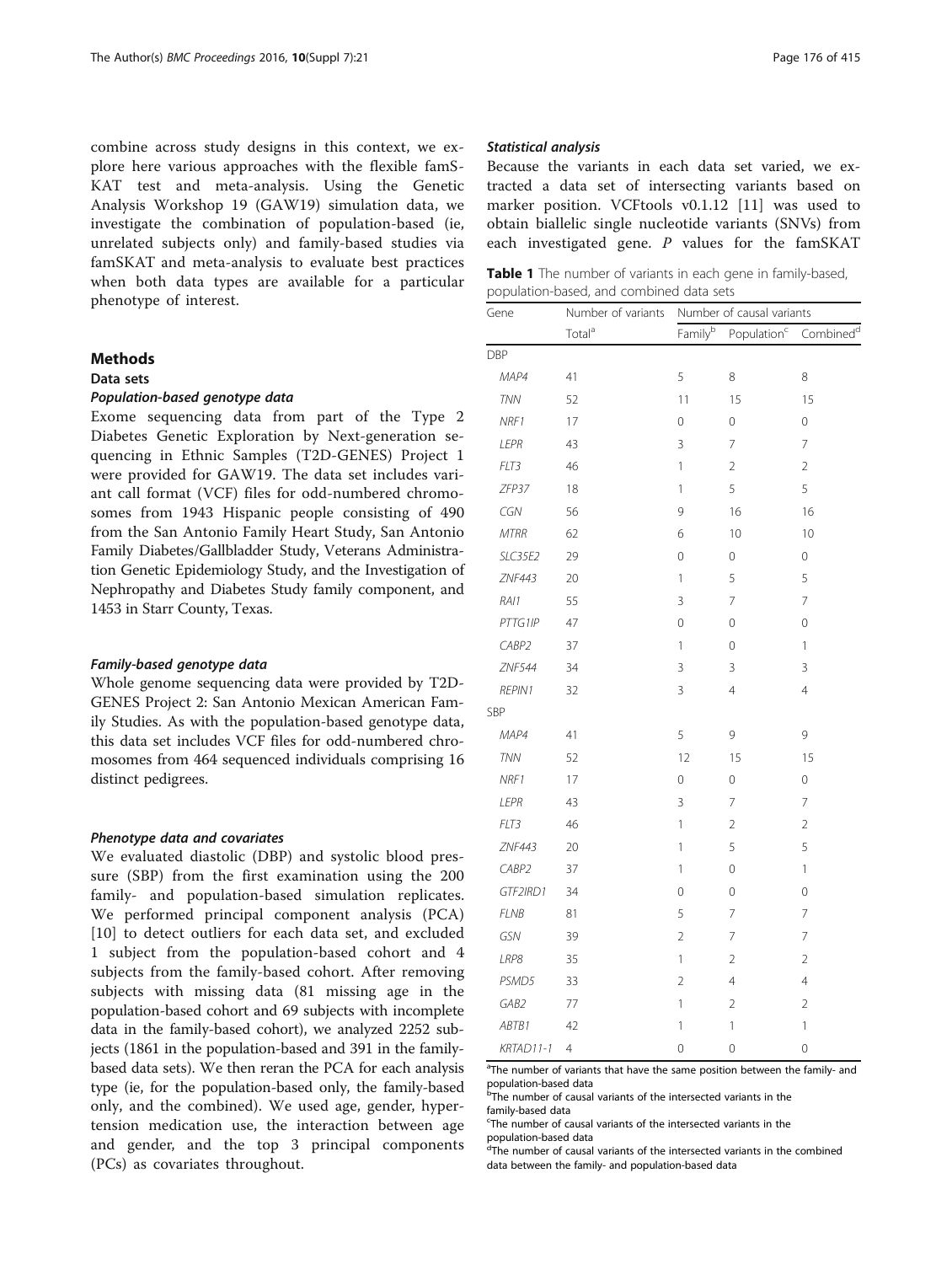tests were calculated by Kuonen's method [[12\]](#page-4-0) with the R package famSKAT [\(https://www.hsph.harvard.](https://www.hsph.harvard.edu/han-chen/2014/07/31/famskat/) [edu/han-chen/2014/07/31/famskat/](https://www.hsph.harvard.edu/han-chen/2014/07/31/famskat/)). We performed famSKAT for analyzing the family- and population-based data sets separately, as well as for the combined data set. We further combined the famSKAT analyses from population- and family-based designs meta-analytically [[13\]](#page-4-0) as implemented in R's seqMeta package [[14\]](#page-4-0). We used the

default weights in famSKAT such that  $\sqrt{w_j}$  follows *Beta* 

 $(MAF<sub>j</sub>, 1, 25)$  with the sample minor allele frequency  $(MAF)$  estimated using all subjects.

## Results

## Simulated data

We focused on the top 15 causal genes influencing each of DBP and SBP in the family data set. Variants within 50 kb upstream and downstream of each gene were extracted. Table [1](#page-1-0) shows the number of variants in each gene used in the analysis for each of the data sets. We used the 200 simulated phenotype replicates to assess empirical type I error rates and powers.

## Type I error simulation

To investigate type I error (false-positive) rates, we used variable Q1, which is a heritable quantitative trait without any direct association with genotype. Table 2 shows the empirical type I error rates from the family-based, population-based, and combined data sets, as well as that from aggregating family and population results via metaanalysis. For the family- and population-based designs, the empirical type I error rates were acceptable, ranging from 0.025 to 0.090 and 0.030 to 0.100, respectively. The famS-KAT for the combined data and the meta-analytic approach exhibited more inflated type I error rates: 0.050 to 0.135 and 0.055 to 0.130, respectively.

## Power simulation

Figure [1](#page-3-0) shows the simulation results for power for DBP and SBP at  $\alpha$  = 0.05 in family- and population-based designs alone, the combined data approach, and the metaanalytic approach. For DBP, the famSKAT had high power to detect the MAP4, TNN, and CGN genes in the combined data set (MAP4: 1.00; TNN: 0.780; CGN: 0.755); however, the tests in the combined data had lower power than those in the population-based data

Table 2 Type I errors (95 % confidence intervals) of family-based sequence kernel association test in the family-based, populationbased, and the combined data, and of meta-analytic approach

| Gene          | Family                 | Population                | Combined                  | Meta-analysis          |
|---------------|------------------------|---------------------------|---------------------------|------------------------|
| MAP4          | 0.050 (0.024-0.090)    | $0.100(0.062 - 0.150)$    | $0.085(0.050 - 0.133)$    | $0.095(0.058 - 0.144)$ |
| <b>TNN</b>    | $0.030(0.011 - 0.064)$ | $0.080(0.046 - 0.127)$    | $0.085(0.050 - 0.133)$    | $0.125(0.083 - 0.179)$ |
| NRF1          | $0.050(0.024 - 0.090)$ | $0.070(0.039 - 0.115)$    | $0.080(0.046 - 0.127)$    | $0.065(0.035 - 0.109)$ |
| LEPR          | $0.040(0.017 - 0.077)$ | $0.045(0.021 - 0.084)$    | $0.080(0.046 - 0.127)$    | $0.055(0.028 - 0.096)$ |
| FLT3          | $0.090(0.054 - 0.139)$ | $0.060$ $(0.031 - 0.102)$ | $0.060$ $(0.031 - 0.102)$ | $0.070$ (0.039-0.115)  |
| ZFP37         | $0.045(0.021 - 0.084)$ | $0.045(0.021 - 0.084)$    | $0.060$ $(0.031 - 0.102)$ | $0.110(0.070 - 0.162)$ |
| CGN           | $0.040$ (0.017-0.077)  | $0.060$ $(0.031 - 0.102)$ | $0.070$ $(0.039 - 0.115)$ | $0.105(0.066 - 0.156)$ |
| <b>MTRR</b>   | $0.035(0.014 - 0.071)$ | $0.030(0.011 - 0.064)$    | $0.065(0.035 - 0.109)$    | $0.075(0.043 - 0.121)$ |
| SLC35E2       | $0.085(0.050 - 0.133)$ | $0.065(0.035 - 0.109)$    | $0.090(0.054 - 0.139)$    | $0.100$ (0.062-0.150)  |
| ZNF443        | $0.075(0.043 - 0.121)$ | $0.060(0.031 - 0.102)$    | $0.050$ (0.024-0.090)     | $0.070(0.039 - 0.115)$ |
| RAI1          | $0.035(0.014 - 0.071)$ | $0.090(0.054 - 0.139)$    | $0.080(0.046 - 0.127)$    | $0.095(0.058 - 0.144)$ |
| PTTG1IP       | $0.070(0.039 - 0.115)$ | $0.080(0.046 - 0.127)$    | $0.095(0.058 - 0.144)$    | $0.110(0.070 - 0.162)$ |
| CABP2         | $0.055(0.028 - 0.096)$ | $0.090(0.054 - 0.139)$    | $0.090(0.054 - 0.139)$    | $0.130(0.087 - 0.185)$ |
| <b>ZNF544</b> | $0.045(0.021 - 0.084)$ | $0.080(0.046 - 0.127)$    | $0.090(0.054 - 0.139)$    | $0.095(0.058 - 0.144)$ |
| <b>REPIN1</b> | $0.065(0.035 - 0.109)$ | $0.050(0.024 - 0.090)$    | $0.075(0.043 - 0.121)$    | $0.080$ (0.046-0.127)  |
| GTF2IRD1      | $0.080(0.046 - 0.127)$ | $0.075(0.043 - 0.121)$    | $0.060$ $(0.031 - 0.102)$ | $0.080(0.046 - 0.127)$ |
| <b>FLNB</b>   | $0.050(0.024 - 0.090)$ | $0.070(0.039 - 0.115)$    | $0.095(0.058 - 0.144)$    | 0.120 (0.078-0.173)    |
| GSN           | $0.065(0.035 - 0.109)$ | $0.055(0.028 - 0.096)$    | 0.055 (0.028-0.096)       | $0.105(0.066 - 0.156)$ |
| LRP8          | $0.065(0.035 - 0.109)$ | $0.050(0.024 - 0.090)$    | $0.135(0.091 - 0.190)$    | $0.105(0.066 - 0.156)$ |
| PSMD5         | $0.025(0.008 - 0.057)$ | $0.080(0.046 - 0.127)$    | $0.080(0.046 - 0.127)$    | $0.090(0.054 - 0.139)$ |
| GAB2          | $0.030(0.011 - 0.064)$ | $0.065(0.035 - 0.109)$    | $0.065(0.035 - 0.109)$    | $0.105(0.066 - 0.156)$ |
| ABTB1         | $0.075(0.043 - 0.121)$ | $0.075(0.043 - 0.121)$    | $0.100(0.062 - 0.150)$    | $0.125(0.083 - 0.179)$ |
| KRTAD11-1     | $0.070(0.039 - 0.115)$ | $0.055(0.028 - 0.096)$    | $0.050$ (0.024-0.090)     | $0.055(0.028 - 0.096)$ |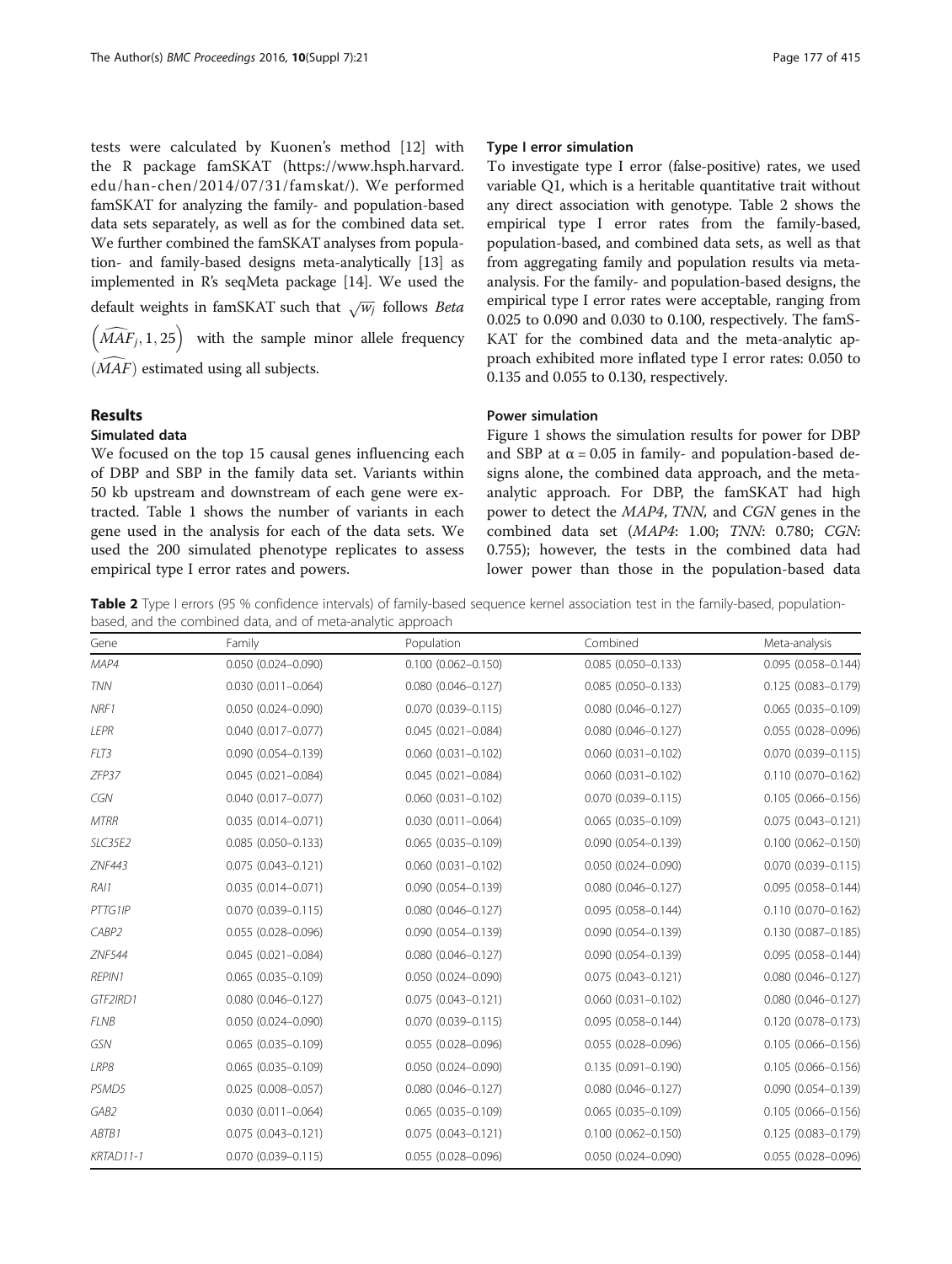<span id="page-3-0"></span>

focusing on the TNN and CGN genes (TNN: 0.940; CGN: 0.780). For SBP, the famSKAT had high to moderate power to detect the MAP4, TNN, NPE1, and LEPR genes (MAP4: 1.00; TNN: 0.615; NPF1: 0.525; LEPR: 0.560) and lower power to detect the FLNB, LRP8, and GAB2 genes (FLNB: 0.225; LRP8: 0.275; GAB2: 0.380) in the combined data.

# **Discussion**

In this study, we investigated the combination of population-based and family-based data via famSKAT to evaluate best practices when both data types are

available for a particular phenotype of interest. We showed in simulation studies that famSKAT using the combined data had high power to detect association between DBP and/or SBP and the genes that have causal variants with large effect sizes and had similar levels of power with the meta-analytic approach for most genes. Notably, meta-analysis substantially outperforms the combined data approach for only TNN, while combining data is substantially better for NRF1, LEPR, LRP8 and GAB2. Interestingly for these 4 genes, the power gain is sizable (eg, gain of 52 % power by combining data for LEPR). However, when there was a considerable